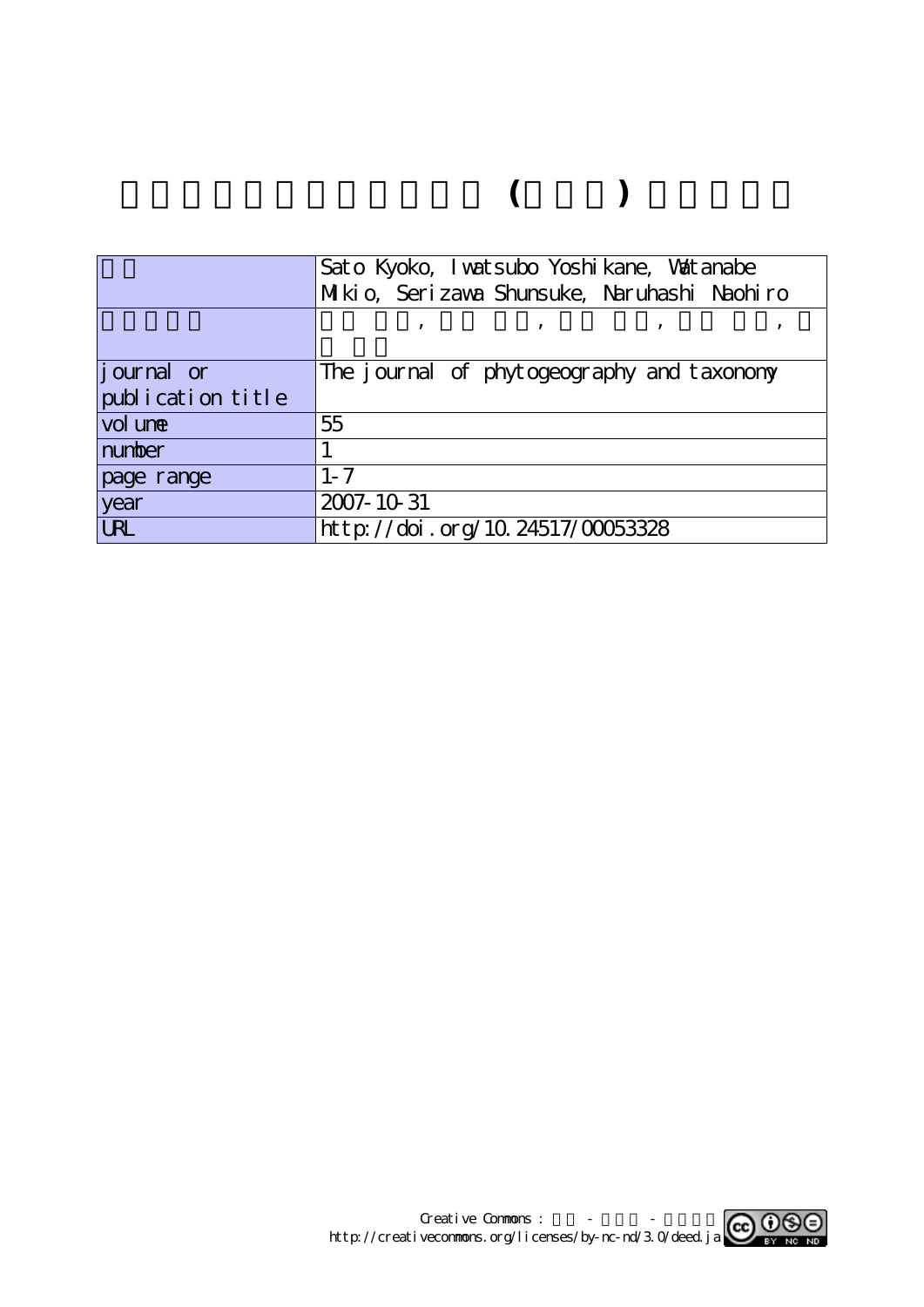## Kyoko Sato<sup>1</sup>, Yoshikane Iwatsubo<sup>2</sup>, Mikio Watanabe<sup>3</sup>, Shunsuke Serizawa<sup>3</sup> and Naohiro Naruhashi<sup>2</sup>: Chromosome numbers of *Taraxacum officinale***(Asteraceae)in Toyama Prefecture, central Japan**

1 Graduate School of Science and Engineering, University of Toyama, Gofuku 3190, Toyama 930**―**8555, Japan; 2 Department of Biology, Faculty of Science, University of Toyama, Gofuku 3190, Toyama 930**―** 8555, Japan; 3 Department of Biology, Aichi Kyoiku University, Igaya-cho, Kariya 448**―**8542, Japan

#### **Abstract**

Chromosome numbers of *Taraxacum officinale* were examined in a total of 386 plants collected from 10 localities in the plains of Toyama Prefecture, central Honshu in Japan. They showed two chromosome counts of 2n=24 **(**triploid**)**and 32**(**tetraploid**)**.Of 386 plants examined, 231**(**59.8%**)**were triploids and 155**(**40.2%**)**were tetraploids. The two chromosome forms of *T*. *officinale* were distributed throughout all of the 10 localities studied, which indicates that the two forms of *T*. *officinale* are ubiquitously distributed in the plains of Toyama Prefecture.

**Key words** : Asteraceae, Japan, polyploidy, *Taraxacum officinale*.

The genus *Taraxacum* Weber ex Wigg., a cosmopolitan herbaceous plant growing in Europe, America, Asia and Australia, has 60 species subdivided into about 2,000 apomictic lines named microspecies**(**Richards 1970, 1973 ; Mabberley 1997**)**. *Taraxacum* is generally recognized as a monobasic genus with x=8**(**Darlington and Wylie 1955**)**. Diploid races of *Taraxacum* are usually known to be sexual, while polyploids are apomicts**(**Richards 1970**)**. In this genus, *T*. *officinale* Weber is a well known cosmopolitan dandelion with a variety of chromosome numbers as listed in Table 1. Its diploids with 2n=16 chromosomes, growing in central Europe, have many sexual races, while its triploids are nearly obligate apomicts**(**Stebbins 1971**)**. Hybridization between the diploid races of *T*. *officinale* and the other *Taraxacum* species has also been recorded **(**Fürnkranz 1965**)**. Many new apomictic races are thought to have appeared in the progeny of such hybrids**(**Stebbins 1971**)**.

In Japan, *T*. *officinale* is an introduced plant, growing in plains and mountainous habitats. Morita**(**1988**)**had found natural hybrids between 3x *T*. *officinale* naturalized in Japan and native

diploid *Taraxacum* plants in sect. *Mongolica* during his field research. These natural hybrid plants are very similar in outer morphology to *T*. *officinale*, thus *T*. *officinale* and the hybrids are known to be difficult to discriminate from each other by their outer morphologies**(**Watanabe et al. 1997 ; Shibaike and Morita 2002**)**. Thus, in this study, these were treated as *T*. *officinale*, distinguishing neither *T*. *officinale* nor natural hybrid plants. *Taraxacum officinale* in Japan is known to have 2n=24**(**Miyaji 1932 ; Okabe 1951 ; Takemoto 1954, 1956, 1961**)**, 24+2B **(**Takemoto 1954**)**, and 26 chromosomes**(**Takemoto 1956**)**.

Recently, we found *T*. *officinale* with 2n=32 and 2n=24 in the mountainous habitat of Mt. Tateyama, located in the northern region of the Chubu district in central Japan**(**Sato et al. 2004**)**. We report in this paper that these cytotypes are also prevalent in the plains of Toyama Prefecture, central Japan.

#### **Materials and methods**

A total of 386 plants of *T*. *officinale*, collected from 10 localities in Toyama Prefecture, central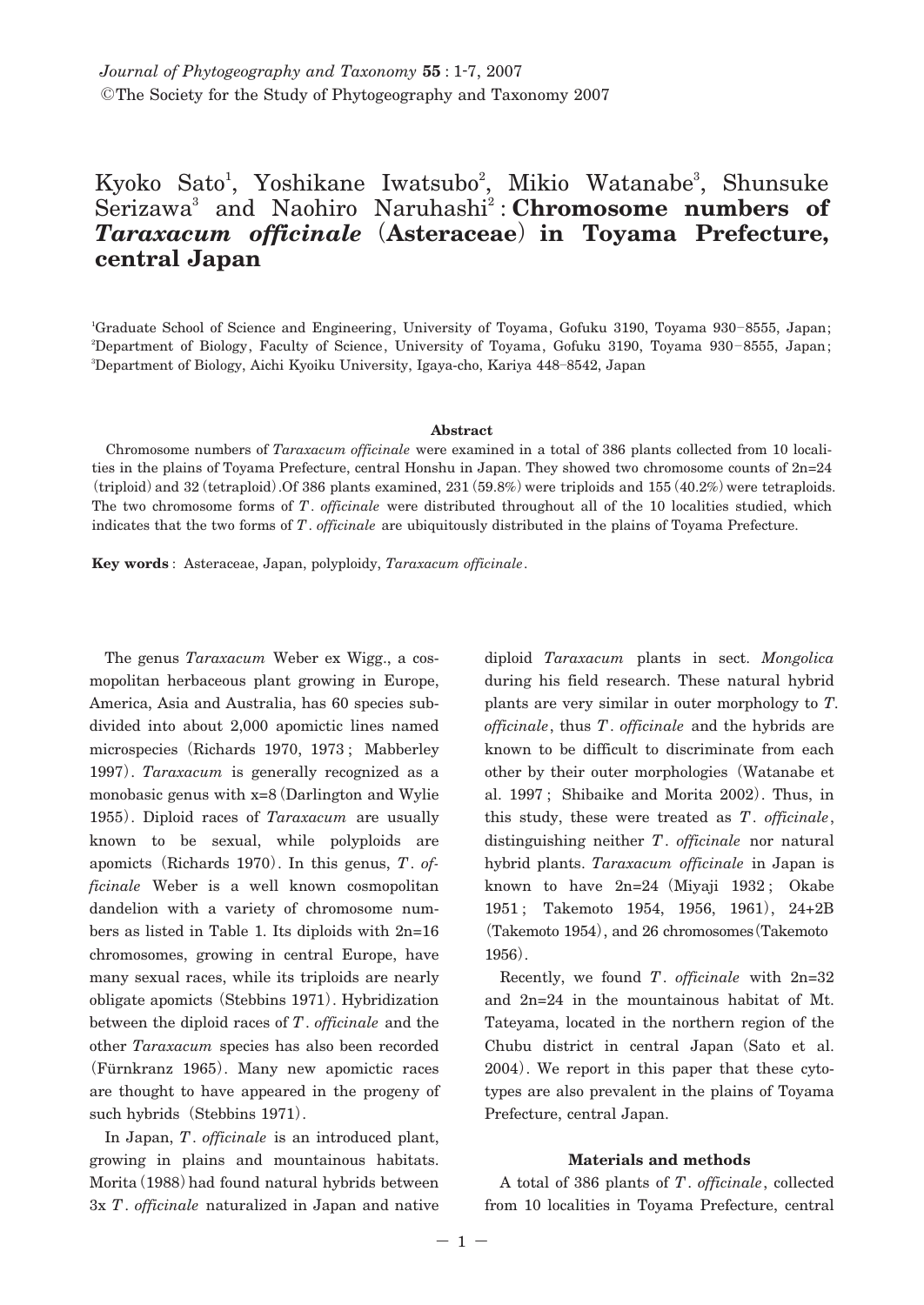| n                                                  | 2n                                                                                                                                                                         | References                                                                                    |  |  |  |
|----------------------------------------------------|----------------------------------------------------------------------------------------------------------------------------------------------------------------------------|-----------------------------------------------------------------------------------------------|--|--|--|
| $\overline{4}$                                     |                                                                                                                                                                            | Panigrahi and Kamathy (1960)                                                                  |  |  |  |
| 12                                                 |                                                                                                                                                                            | Tischler (1934, 1937), Rohweder (1937), Koul (1964)                                           |  |  |  |
| 16                                                 |                                                                                                                                                                            | Tischler (1934), Rohweder (1937)                                                              |  |  |  |
| 24                                                 |                                                                                                                                                                            | Sharma (1970 (sec. Goldblatt 1981))                                                           |  |  |  |
|                                                    | 8                                                                                                                                                                          | Panigrahi and Kamathy (1960), Sharma and Chatterjee (1961)                                    |  |  |  |
|                                                    | 9                                                                                                                                                                          | Panigrahi and Kamathy (1960)                                                                  |  |  |  |
|                                                    |                                                                                                                                                                            | Fürnkranz (1960, 1966), Kashin et al. (2003)<br>16                                            |  |  |  |
|                                                    |                                                                                                                                                                            | 18<br>Fürnkranz (1960)                                                                        |  |  |  |
|                                                    |                                                                                                                                                                            | $21-23$ Fürnkranz (1966)                                                                      |  |  |  |
|                                                    |                                                                                                                                                                            | 22<br>Belaeva and Siplivinsky (1975)                                                          |  |  |  |
|                                                    | $22 - 24$ Heitz (1926)                                                                                                                                                     |                                                                                               |  |  |  |
|                                                    |                                                                                                                                                                            | Miyaji (1932), Poddubnaja-Arnoldi and Dianowa (1934, 1937 (sec. Fedorov 1969)),<br>24         |  |  |  |
|                                                    |                                                                                                                                                                            | Pólya (1950), Okabe (1951), Takemoto (1954, 1956, 1961) Malecka (1958, 1962, 1968,            |  |  |  |
|                                                    | 1971), Mulligan (1959, 1984 (as 24 I to 16 I+1 II+2 III)), Fürnkranz (1960, 1966),<br>Koul (1963 (as 8 II+8 I and 24), 1964), Mehra et al. (1965), Sharma and Sarkar (1967 |                                                                                               |  |  |  |
|                                                    | -68 (sec. Moore 1973)), Chuhsanova et al. (1968), Taylor and Mulligan (1968), Chat-                                                                                        |                                                                                               |  |  |  |
|                                                    | terjee and Sharma (1969), Gill (1969), Murín and Váchová (1970), Arevshatian (1970,                                                                                        |                                                                                               |  |  |  |
|                                                    |                                                                                                                                                                            | 1973), Lee (1970), Lee and Oh (1970), Fernandes and Queirós (1971), Lovka et al.              |  |  |  |
|                                                    |                                                                                                                                                                            | $(1971)$ , Kartashova et al. $(1974 a, 1974 b$ (sec. Goldblatt 1988)), Magulaev $(1976$ (sec. |  |  |  |
|                                                    |                                                                                                                                                                            | Goldblatt 1981)), Peng and Hsu (1977, 1978), Van Loon and de Jong (1978),                     |  |  |  |
|                                                    |                                                                                                                                                                            | Kliphuis and Wieffering (1979), Krasnikov (1986), Lavrenko and Serditov (1987),               |  |  |  |
|                                                    |                                                                                                                                                                            | Luque and Díaz Lifante (1991), Zhai and An (1996), Zhai et al. (1997), Dmitrieva              |  |  |  |
|                                                    |                                                                                                                                                                            | (2000 (sec. Goldblatt and Johnson 2006)), Kashin et al. (2003)                                |  |  |  |
|                                                    |                                                                                                                                                                            | $24 - 26$ Juel (1905)                                                                         |  |  |  |
|                                                    | 24+1B Krasnikov (1990 (sec. Goldblatt and Johnson 1996))                                                                                                                   |                                                                                               |  |  |  |
| $24 + 2B$                                          |                                                                                                                                                                            | Takemoto (1954), Dmitrieva and Parfenov (1985), Parfenov and Dmitrieva (1987),                |  |  |  |
| Dmitrieva (2000 (sec. Goldblatt and Johnson 2006)) |                                                                                                                                                                            |                                                                                               |  |  |  |
| 26                                                 |                                                                                                                                                                            | Takemoto (1956), Gill (1969), Fernandes and Queirós (1971), Gupta and Garg (1987),            |  |  |  |
|                                                    |                                                                                                                                                                            | Gupta et al. (1989)                                                                           |  |  |  |
|                                                    | 27                                                                                                                                                                         | Mehra et al. (1965), Gill (1969)                                                              |  |  |  |
|                                                    | $32\,$<br>Fürnkranz (1960), Mehra et al. (1965), Chatterjee and Sharma (1969), Gill (1969),                                                                                |                                                                                               |  |  |  |
|                                                    |                                                                                                                                                                            | Lavrenko and Serditov (1987), Lavrenko et al. (1988), Zhai and An (1996), Zhai et             |  |  |  |
|                                                    | 34                                                                                                                                                                         | al. (1997), Kashin et al. (2003)                                                              |  |  |  |
|                                                    | Fürnkranz (1960)<br>Fürnkranz (1960)<br>36                                                                                                                                 |                                                                                               |  |  |  |
|                                                    | Fürnkranz (1960)<br>37                                                                                                                                                     |                                                                                               |  |  |  |
|                                                    | 40                                                                                                                                                                         | Gill (1969), Mehra and Remanandan (1969), Fernandes and Queirós (1971)                        |  |  |  |
|                                                    | 44                                                                                                                                                                         | Gill (1969)                                                                                   |  |  |  |
|                                                    | 48                                                                                                                                                                         | Gill (1969)                                                                                   |  |  |  |

Table 1. The chromosome numbers reported previously of *Taraxacum officinale*

Table 2. Collection localities, numbers of individuals and chromosome numbers of *Taraxacum officinale* in Toyama Prefecture

|                                           | Number of individuals |                  |       |  |
|-------------------------------------------|-----------------------|------------------|-------|--|
| Locality                                  | $2n = 24$             | $2n = 32$        | Total |  |
| Miyazaki, Asahi-machi, Shimoniikawa-gun   | $(51.2\%)$<br>21      | $20(48.8\%)$     | 41    |  |
| Miyano, Kurobe City                       | $(65.9\%)$<br>27      | 14 $(34.1\%)$    | 41    |  |
| Kakizawa, Kamiichi-machi, Nakaniikawa-gun | $(62.2\%)$<br>23      | $14(37.8\%)$     | 37    |  |
| Tabata, Toyama City                       | $23(63.9\%)$          | $13(36.1\%)$     | 36    |  |
| Furukawa, Toyama City                     | 6 $(18.8\%)$          | $26(81.2\%)$     | 32    |  |
| Gofuku, Toyama City                       | 43 $(84.3\%)$         | $(15.7\%)$<br>8  | 51    |  |
| Nakajinzu, Yatsuo-machi, Toyama City      | $(34.2\%)$<br>13      | $25(65.8\%)$     | 38    |  |
| Kojo, Takaoka City                        | $(80.6\%)$<br>25      | $(19.4\%)$<br>6  | 31    |  |
| Ohzakai, Himi City                        | $28(73.7\%)$          | $(26.3\%)$<br>10 | 38    |  |
| Tochihara, Toga-mura, Nanto City          | $22(53.7\%)$          | $19(46.3\%)$     | 41    |  |
| Total                                     | $231(59.8\%)$         | $155(40.2\%)$    | 386   |  |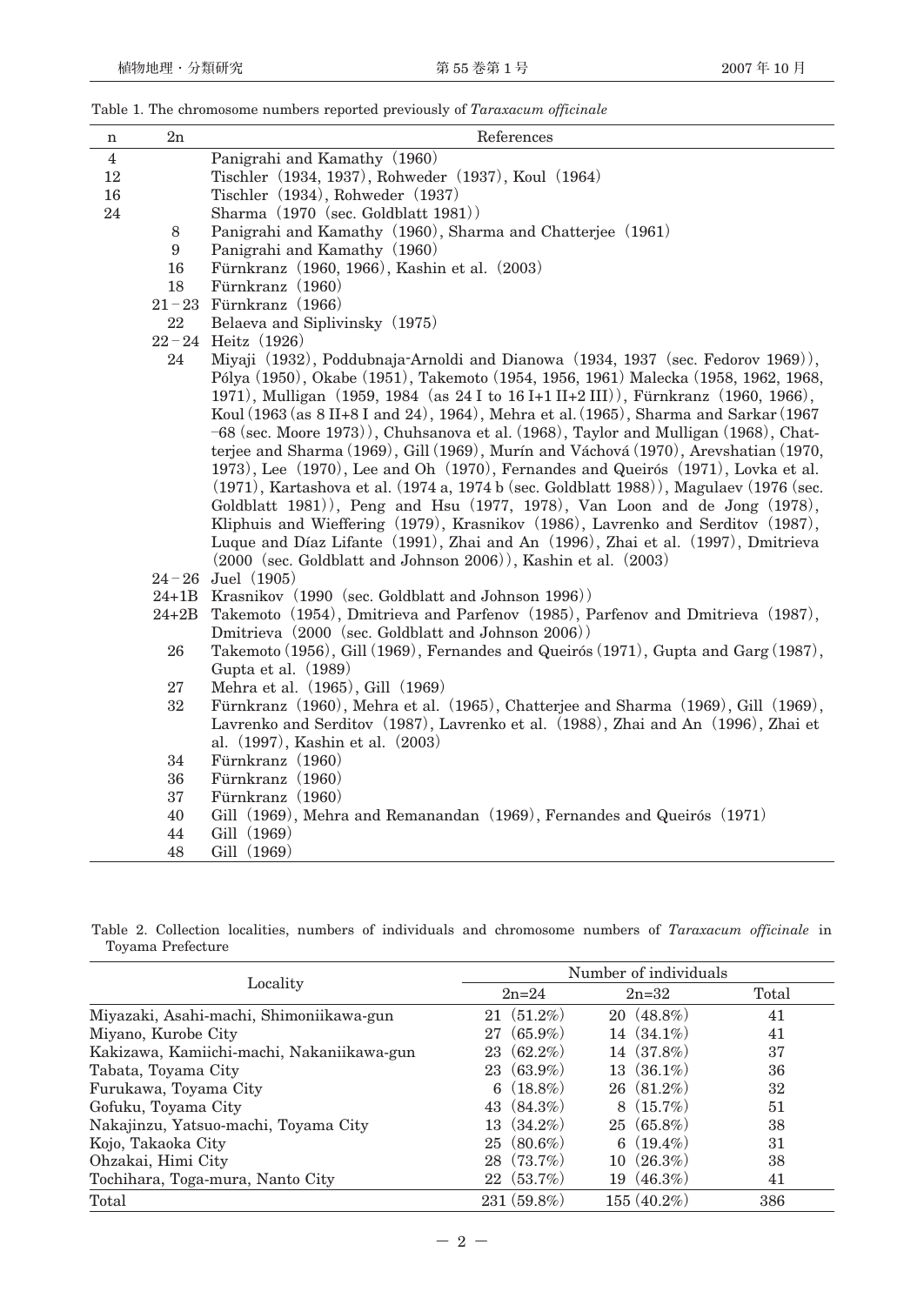

Fig.1. Somatic metaphase chromosomes of *Taraxacum officinale* collected from Nakajinzu, Yatsuo-machi, Toyama City, Toyama Pref. A : 2n=24. B : 2n=32. Bar : 5 μm.



Fig. 2. Pie graphs showing the frequencies of two cytotypes 3x**(**2n=24**)**and 4x**(**2n=32**)**of *Taraxacum officinale* in Toyama Prefecture. Detailed localities are given in the Table 2.

Honshu in Japan, were used in this study**(**Table 2**)**. In the 10 localities, each plant was collected at intervals of more than 20 meters. The plants were grown in plastic pots at the experimental garden of the University of Toyama. Their chromosome numbers were examined in meristematic cells, with fully spread metaphase chromosomes, from their root tips.

Newly formed root tips collected from the potted plants were pretreated in 2.2 mM 8**―**hydroxyquinoline solution at room temperature for

1 to 1.5 h and kept at ca. 5**℃** for 15 h. These root tips were fixed in a mixture of glacial acetic acid and absolute ethyl alcohol**(**1:3**)**at room temperature for 1 h, macerated in 1 N hydrochloric acid at 60**℃** for 10 minutes, and then washed in tap water. Meristems of the root tips were stained in 1 drop of 1.5% lacto-propionic orcein on a glass slide, and a common squash technique was applied in preparation.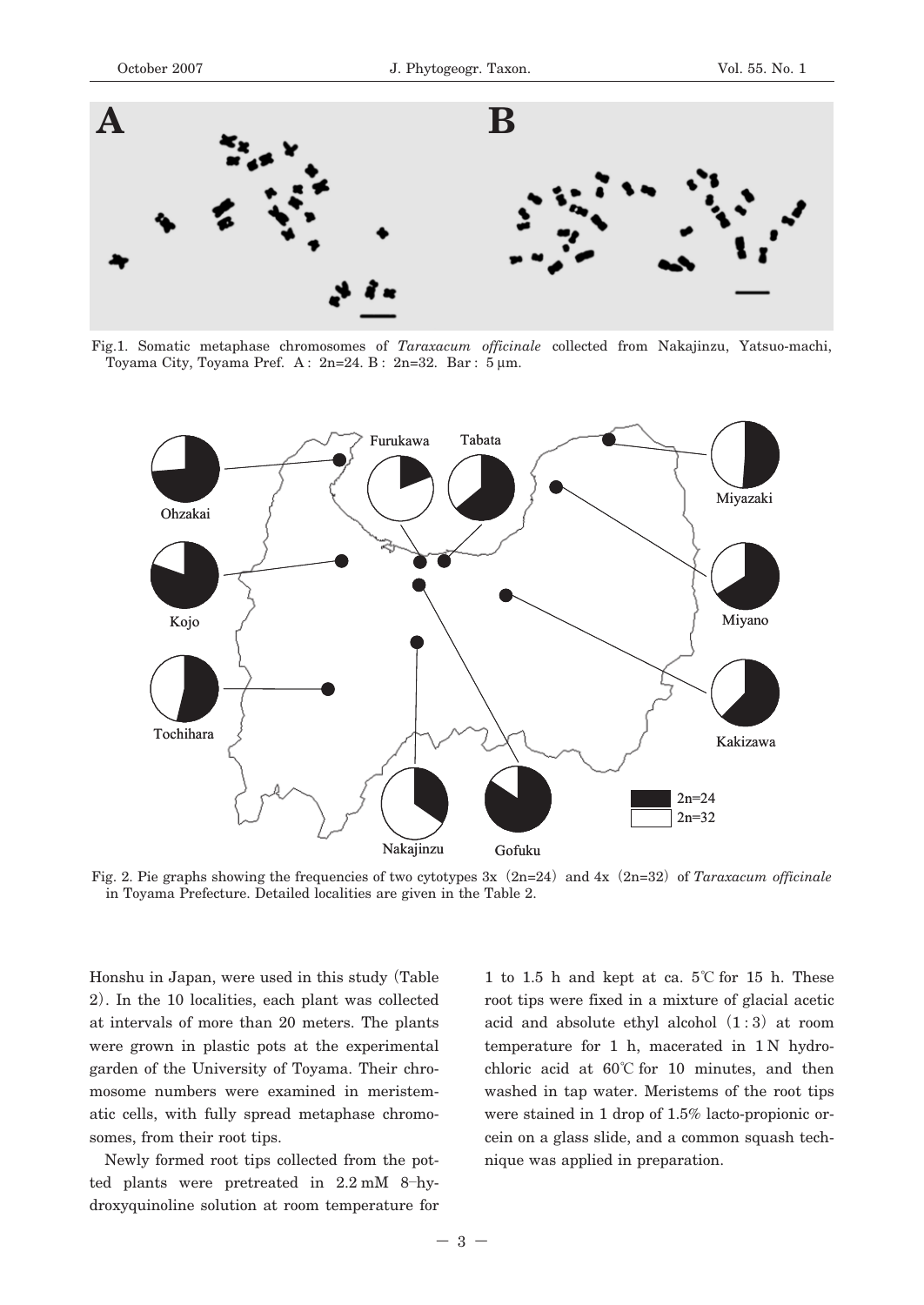### **Results and discussion**

*Taraxacum officinale* studied had two chromosome forms : triploids with 2n=24 chromosomes, and tetraploids with 2n=32 chromosomes**(**Fig. 1**)**. In Japan, *T*. *officinale* with 2n=24+2B chromosomes**(**Takemoto 1954**)**, and with 2n=26 chromosomes (Takemoto 1956) have also been recorded. In the present study, however, aneuploids and plants with B chromosomes were not detected. Of 386 plants examined,  $231$   $(59.8%)$  were triploids and 155 (40.2%) were tetraploids. Both chromosome forms of *T*. *officinale* were found in each of the 10 localities studied. As shown in Table 2 and Fig. 2, the frequency of triploid *T*. *officinale* in the 10 localities ranged from 18.8% to 84.3%. The present study shows that both 2n=24 and 2n=32 forms of *T*. *officinale* are prevalent in the studied areas, which indicates that the two forms of *T*. *officinale* are distributed throughout the plains of Toyama Prefecture.

The analysis of ploidy level by flow cytometry revealed in Japanese *T*. *officinale* among others also triploid and tetraploid plants**(**Shibaike and Morita 2002 ; Shibaike 2005 ; Shibaike et al. 2005**)**and some of them are thought to have appeared in the progeny of hybrids between *T*. *officinale* and native sexual diploid *Taraxacum* by using allozyme marker**(**Watanabe et al. 1997**)**and DNA marker**(**Shibaike and Morita 2002**)**. Flow cytometry can reveal ploidy level, however, it cannot be used to distinguish between plants with B chromosomes and aneuploids such as trisomics.

As shown in Table 1, *T*. *officinale* is known to have B chromosomes and a variety of aneuploids. In Japan, *T*. *officinale* with 24+2B**(**Takemoto 1954**)**and 26 chromosomes**(**Takemoto 1956**)**were also reported. In the present study, however, we found no B chromosomes or aneuploids in *T*. *officinale* distributed in Toyama Prefecture.

#### **References**

- Arevshatian, I. G. 1970. New data on the chromosome numbers of *Taraxacum* Weber species from Armenia. Bot. Zhurn. **55** : 1167**―**1170.**(**in Russian**)**
- Arevshatian, I. G. 1973. Numbers of chromosomes and sizes of microspores of *Taraxacum* Weber in Armenia. Biol. J. Armenii **26(**3**)** :

38**―**43.**(**in Russian**)**

- Belaeva, V. A. and Siplivinsky, V. N. 1975. Chromosome numbers and taxonomy of some species of Baikal flora. Bot. Zhurn. **60** : 864**―**872. **(**in Russian**)**
- Chatterjee, T. and Sharma, A. K. 1969. Cytotaxonomy of Cichorieae. Genetica **40** : 577**―**590.
- Chuhsanova, N. A., Svechnikova, L. I. and Alexandrova, T. V. 1968. Data on karyology of the family Compositae Giseke. Tsitologiia **10** : 198 **―**206.**(**in Russian**)**
- Darlington, C. D. and Wylie, A. P. 1955. Chromosome atlas of flowering plants, 2nd ed. p. 249. George Allen and Unwin, London.
- Dmitrieva, S. A. and Parfenov, V. I. 1985. Kariologicheskaja kharakteristika nekotorykh vidov poleznykh rastenij flory Belorussii. Izv. Akad. Nauk. Beloruussk. SSR. Ser. Biol. Nauk **6** : 3**―**8.**(**in Russian**)**
- Fedorov, A. A. 1969. Chromosome numbers of flowering plants. p. 141. Komar. Bot. Inst., Acad. Sci. U.S.S.R., Leningrad.**(**in Russian**)**
- Fernandes, A. and Queirós, M. 1971. Contribution à la connaissance cytotaxinomique des Spermatophyta du Portugal. II. Compositae. Bol. Soc. Brot. **45(**ser. 2**)**: 5**―**121.
- Fürnkranz, D. 1960. Cytogenetische Untersuchungen an *Taraxacum* im Raume von Wien. Österreich. Bot. Zeitschr. **107** : 310**―**350.
- Fürnkranz, D. 1965. Beiträge zur Cytogenetik experimenteller und natürlicher Hybriden bei *Taraxacum*. Ber. Deutsch. Bot. Ges. **78** : 139**―** 142.
- Fürnkranz, D. 1966. Untersuchungen an Populationen des *Taraxacum*-*officinale*-Komplexes im Kontaktgebiet der diploiden und polyploiden Biotypen. Österreich. Bot. Zeitschr. **113** : 427**―** 447.
- Gill, L. S. 1969. A note on the cytomorphology of *Taraxacum officinale* complex from N. W. Himalayas. Bull. Bot. Surv. India **11** : 205**―**206.
- Goldblatt, P.**(**ed.**)**. 1981. Index to plant chromosome numbers 1975**―**1978. p.138. Missouri Botanical Garden, St. Louis.
- Goldblatt, P.**(**ed.**)**. 1988. Index to plant chromosome numbers 1984**―**1985. p.64. Missouri Botanical Garden, St. Louis.
- Goldblatt, P. and Johnson, D. E.**(**eds.**)**. 1996. Index to plant chromosome numbers 1992**―**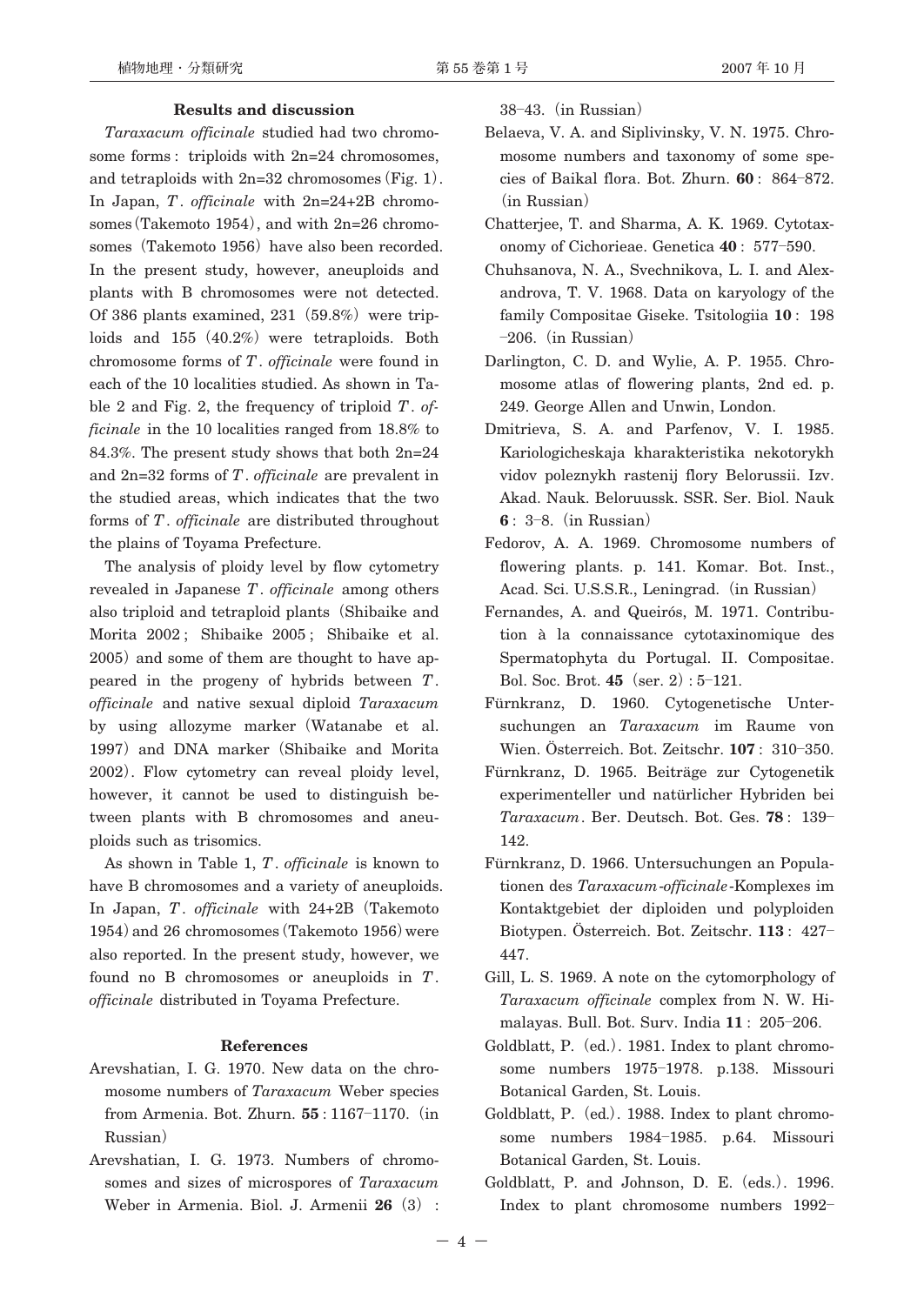1993. p.69. Missouri Botanical Garden, St. Louis.

- Goldblatt, P. and Johnson, D. E.**(**eds.**)**. 2006. Index to plant chromosome numbers 2001**―** 2003. p.56. Missouri Botanical Garden, St. Louis.
- Gupta, R. C. and Garg, R. K. 1987. Bir, S. S. **(**ed.**)**. SOCGI plant chromosome number reports-IV. J. Cytol. Genet. **22** : 162**―**163.
- Gupta, R. C., Gill, B. S. and Grag, R. K. 1989. Chromosomal conspectus of western Himalayan Compositae. Aspects Pl. Sci. New Delhi **11** : 427**―**437.
- Heitz, E. 1926. Der Nachweis der Chromosomen. Vergleichende Studien über ihre Zahl, Grösse und Form im Pflanzenreich. I. Zeitschr. Bot. **18** : 625**―**681.
- Juel, H. O. 1905. Die Tetradenteilungen bei *Taraxacum* und anderen Cichorieen. K. Svenska Vetenskps-Akad. Handl. **39** : 1**―**21, pls. 1**―**3.
- Kartashova, N. N., Malakhova, L. A. and Kozlova, A. A. 1974 a. Study of the chromosome of the representatives of the Ob region flora. I. Number of chromosomes of the Tomsk district. Nauch. Dokl. Vyssh. Shk., Biol. Nauk. **4** : 114**―**119.**(**in Russian**)**
- Kashin, A. S., Demotshco, Yu. A. and Martinova, V. S. 2003. Karyotypic variation in population of apomictic and sexual species of agamic complexes of Asteraceae. Bot. Zhurn. **88** : 35**―** 51.**(**in Russian with English summary**)**
- Kliphuis, E. and Wieffering, J. H. 1979. Löve, Á. **(**ed.**)**. IOPB chromosome number reports LXIV Taxon **28** : 391**―**408.
- Koul, M. L. H. 1963. Cytology of some Composites. J. Sci. Res. Banaras Hindu Univ. **14** : 20**―** 22.
- Koul, M. L. H. 1964. Chromosome numbers in some medicinal composites. Proc. Ind. Acad. Sci., B. **59** : 72**―**76, pl. I.
- Krasnikov, A. A. 1986. Chromosome numbers of *Taraxacum officinale***(**Asteraceae**)**from Kurgan, Omsk and Tumen Regions. Bot. Zhurn. **71** : 115**―**116.**(**in Russian**)**
- Lavrenko, A. N. and Serditov, N. P. 1987. Chromosome numbers in some members of Urals flora**(**the Komi Autonomous Soviet Socialist Republic**)**. Bot. Zhurn. **72** : 846**―**847.**(**in Russian**)**
- Lavrenko, A. N., Serditov, N. P. and Ulle, Z. G. 1988. Chromosome numbers in some species of Asparagaceae, Asteraceae and Ranunculaceae from the north Urals**(**Komi ASSR**)**. Bot. Zhurn. **73** : 605**―**607.**(**in Russian**)**
- Lee, Y. N. 1970. Chromosome number of flowering plants in Korea**(**3**)**. J. Korean Res. Inst. Better Living **5** : 127**―**129, pls. 1**―**3.
- Lee, Y. N. and Oh, Y. C. 1970. Taxonomic study on genus *Taraxacum* in South Korea. J. Korean Res. Inst. Better Living **4** : 63**―**68, pls. 1**―**2.**(**in Korean with English summary**)**
- Lovka, M., Sušnik, F., Löve, Á. and Löve, D. 1971. Löve, Á.**(**ed.**)**. IOPB chromosome number reports XXXIV. Taxon **20** : 785**―**797.
- Luque, T. and Díaz Lifante, Z. 1991. Chromosome numbers of plants collected during Iter Mediterraneum I in the SE of Spain. Bocconea **1** : 303**―**364.
- Mabberley, D. J. 1997. The plant-book, 2nd ed. p. 700. Cambridge University Press, Cambridge.
- Malecka, J. 1958. Chromosome numbers of some *Taraxacum*-species in Poland. Acta Biol. Cracov., Ser. Bot. **1** : 55**―**56.
- Malecka, J. 1962. Cytological studies in the genus *Taraxacum*. Acta Biol. Cracov., Ser. Bot. **5** : 117**―**136, pls. 21**―**22.
- Malecka, J. 1968. Löve, Á.**(**ed.**)**. IOPB chromosome number reports XVIII. Taxon. **17** : 419**―** 422.
- Malecka, J. 1971. Cyto-taxonomical and embryological investigations on a natural hybrid between *Taraxacum kok-saghyz* Rodin and *T*. *officinale* Weber and their putative parent species. Acta Biol. Cracov., Ser. Bot. **14** : 179**―**197, pls. 27**―**29.
- Mehra, P. N., Gill, B. S., Mehta, J. K. and Sidhu, S. S. 1965. Cytological investigations on the Indian Compositae. I. North-Indian taxa. Caryologia **18** : 35**―**68.
- Mehra, P. N. and Remanandan, P. 1969. Löve, Á. **(**ed.**)**. IOPB chromosome number reports XXII. Taxon **18** : 433**―**442.
- Miyaji, Y. 1932. On the chromosome numbers in the genus *Taraxacum*. Bot. Mag., Tokyo **46** : 406**―**408.**(**in Japanese**)**
- Moore, R. J.**(**ed.**)**. 1973. Index to plant chromosome numbers 1967**―**1971. p.430. International Bureau for Plant Taxonomy and Nomenclature,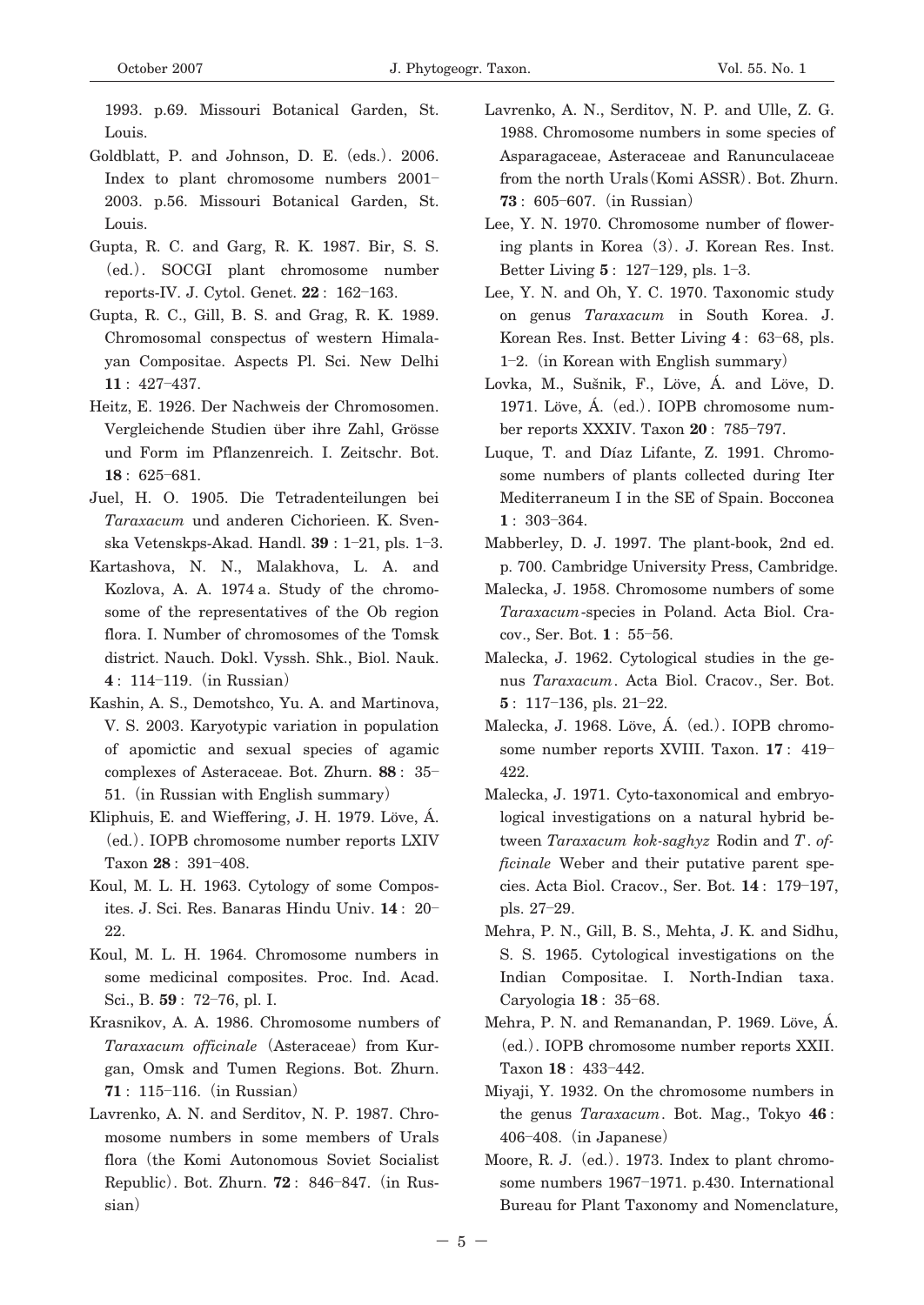Utecht.

- Morita, T. 1988. Recent topics about *Taraxacum* agamosperms. Collect. Breed. **50** : 128**―**132.**(**in Japanese**)**
- Mulligan, G. A. 1959. Chromosome numbers of Canadian weeds. II. Canad. J. Bot. **37** : 81**―**92.
- Mulligan, G. A. 1984. Chromosome numbers of some plants native and naturalized in Canada. Nat. Canad. **111** : 447**―**449.
- Murín, A. and Váchová, M. 1970. Májovský, J. **(**ed.**)**. Index of chromosome numbers of Slovakian flora Part 1. Acta Fac. Rerum Nat. Univ. Comen. Bot. **16** : 1**―**26.
- Okabe, S. 1951. On the chromosome numbers in Asiatic species of *Taraxacum*. Coord. Res. Gen. **2** : 3**―**6.**(**in Japanese with English summary**)**
- Panigrahi, G. and Kamathy, R. V. 1960. Studies on Indian biotypes of *Taraxacum officinale* Weber. Proc. Ind. Sci. Congr. **47** : 74.
- Parfenov, V. I. and Dmitrieva, S. A. 1987. Kariologicheskaja kharakteristika predstavitelej flory sosudistykh rastenij Berezinskogo Biosfernogo Zapovednika. II. Zapov. Belorussii Issl. **11** : 62**―**69.**(**in Russian**)**
- Peng, C.-I. and Hsu, C.-C. 1977. Löve, Á.**(**ed.**)**. IOPB chromosome number reports LVIII. Taxon **26** : 557**―**565.
- Peng, C.-I. and Hsu, C.-C. 1978. Chromosome numbers in Taiwan Compositae. Bot. Bull. Acad. Sin. **19** : 53**―**66.
- Poddubnaja-Arnoldi, V. and Dianowa, V. 1934. Eine zytoembryologische Untersuchung einiger Arten der Gattung *Taraxacum*. Planta **23** : 19 **―**46.
- Pólya, L. 1950. Magyarországi növényfajok kromoszómaszámai II. Ann. Biol. Univ. Debreceniensis **1** : 46**―**56.
- Richards, A. J. 1970. Eutriploid facultative agamospermy in *Taraxacum*. New Phytol. **69** : 761**―**774, pl. 1.
- Richards, A. J. 1973. The origin of *Taraxacum* agamospecies. Bot. J. Linn. Soc. **66** : 189**―**211.
- Rohweder, H. 1937. Versuch zur Erfassung der mengenmässigen Bedeckung des Darss und Zingst mit polyploiden Pflanzen. Ein Beitrag zur Bedeutung der Polyploidie bei der Eroberung neuer Lebensräume. Planta **27** : 500**―**549.
- Sato, K., Iwatsubo, Y., Watanabe, M. and Ohta, M. 2004. *Taraxacum officinale* complex in Mt.

Tateyama. Bull. Toyama Sci. Mus.**(**27**)** : 53**―** 60.**(**in Japanese with English summary**)**

- Sharma, A. K. and Chatterjee, T. 1961. Structural hybridity in a diploid *Taraxacum*. Naturwissenschaften **48** : 109**―**110.
- Shibaike, H. 2005. Agamospermous triploids meet sexual diploids : a case study of *Taraxacum officinale* in Japan. Biol. Sci.**(**Tokyo**) 56** : 74**―**82.**(**in Japanese**)**
- Shibaike, H. and Morita, T. 2002. Hirogaru zasshu tanpopo. Iden **56(**2**)**: 16**―**18.**(**in Japanese**)**
- Shibaike, H., Uetake, T., Kusumoto, Y., Yano, H. and Ide, M. 2005. Genetic diversity of hybrid dandelions and their clone distribution in Kanto plain. Pap. Environ. Inform. Sci.**(**19**)**: 279**―**284.**(**in Japanese with English summary**)**
- Stebbins, G. L. 1971. Chromosomal evolution in higher plants. 216 pp. Edward Arnold, London.
- Takemoto, T. 1954. Cytological studies on *Taraxacum*. II. Jpn. J. Genet. **29** : 177.**(**in Japanese**)**
- Takemoto, T. 1956. Cytological studies on *Taraxacum*. IV. Jpn. J. Genet. **31** : 312**―**313.**(**in Japanese**)**
- Takemoto, T. 1961. Cytological studies on *Taraxacum* and *Ixeris* I. Some Japanese species of *Taraxacum*. Bull. Sch. Educ., Okayama Univ.  $(11): 77 - 94.$
- Taylor, R. L. and Mulligan, G. A. 1968. Flora of Queen Charlotte Islands. Part 2. p.120. Queen's Printer, Ottawa.
- Tischler, G. 1934. Die Bedeutungen der Polyploidie für die Verbreitung der Angiospermen, erlautert an den Arten Schleswig-Holsteins, mit Ausblicken auf andere Florengebiete. Bot. Jahrb. Syst. **67** : 1**―**36.
- Tischler, G. 1937. Die Halligenflora der Nordsee im Lichte cytologischer Forschung. Cytologia Fujii Jub. Vol. : 162**―**170.
- Van Loon, J. C. and de Jong, H. 1978. Löve, Á. **(**ed.**)**. IOPB chromosome number reports LIX. Taxon **27** : 53**―**61.
- Watanabe, M., Ogawa, M., Naito, T., Kanzaki, M., Shimomura, H. and Serizawa, S. 1997. Frequency and distribution of the hybridized alien dandelions in Osaka Prefecture. Bull. Kansai Organ. Nat. Conserv. **19(**2**)** : 69**―**77. **(**in Japanese**)**